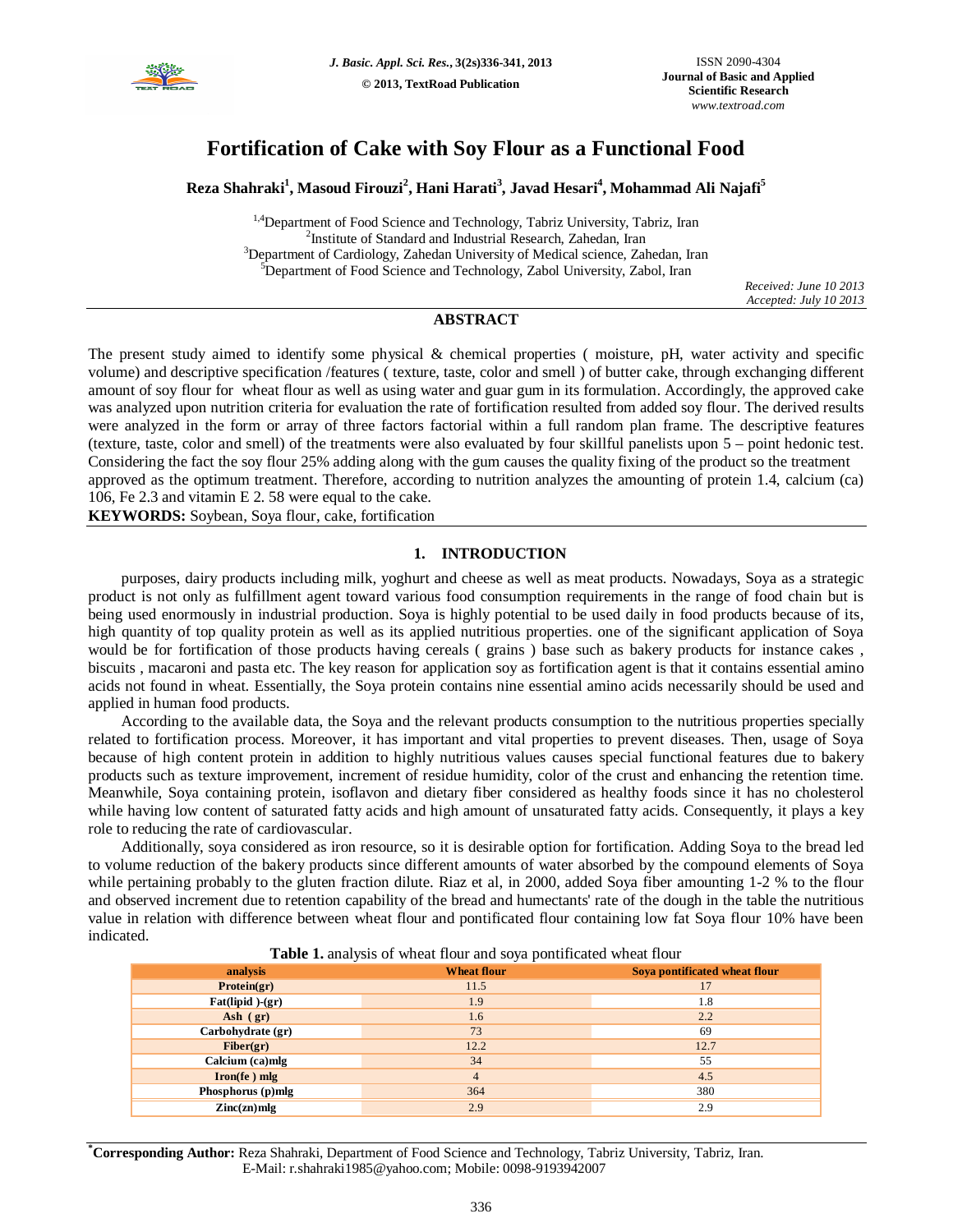The Soya pontificated wheat flour is capable of supplying the required amino acids because of having a great deal of amino acids.

## **1.1 Cake Definition**

Cake is a kind of pastry having special softness and texture; the main ingredients of cake are flour, oil, sugar and egg. for texture enhancing and increment of shelf life some certain additives would be used as emulsifier, sorbitol, invert, glucose, baking powder and so on.

#### **1.2 Utilization of Soya for Cake Fortification**

American Soya association (ASA) like Japanese organization under the title of (USB ) recommended using Soya for bread fortification as baguette , special breads , cakes , doughnut , fermented Russian dumplings ( PIROZHKY ) and muffin amounting differently from 2% up to 5%. In conjunction with phytoestrogens available in Soya causes cancer risk reduction, several experts as Pamela horn – Ross, Marion lee, Stephen Barnes and others preceded a series of studies on some 118 persons Africans and American then succeeded to measure phytoestrogens amount contented in Soya and the relevant products and monitored the significant role of Soya and its products via evaluating on the relation between the consumption and cancer risk reduction probability. American expert, M.N RIAZ, has conducted a series of research related to Soya flour and the application in bread, cake and other bakery products and concluded that the low fat Soya flour is an economical and available low cost products considering the protein content .The application of Soya flour sue to bread and bakery products causes texture enhancement, improvement on dough condition, the crust properties, color improvement and bakery conditions. The Soya flour is capable of banding a lot of water in the baking process while adding it to the dough capable of increasing hydration in dough so resulting to increment of the remaining of residue humidity in the product, on the average, along with increment of Soya flour amounting 1% within the bakery products; the humidity rate will be increased form 0.3 up to 0.5 while the humidity content in the dough cause reduction on staling rate. The Soya taste depends on the baking process. Another American expert, e. Stauffer, carried out other studies on the Soya protein in the bakery products. Upon his research the Soya flour containing lecithin will add emulsification property within cake dough, it added , amounting 3% to 6% to the yellow cake so led to 25 up to 5% of on reduction egg and powdered milk amounts while the consumed water will be increased in the cake baked with Soya flour content to fix the dough viscosity . Finally the cake was baked and produced with humid crust. SURESH ITAPO et al also conducted some studies on fortification of wheat content products with Soya. He/she concluded that the Soya flour can be added to baking products as fortifier agent upon usage and nutrition requirements. In all substitution, the Soya flour is capable of adding amounting up to 3% without any necessary formulation changing except for water to which per one kilogram of Soya flour, it should be added 1 kg to 1.5 kg to the flour since the Soya portion will be cap able of absorbing water. Nowadays some of the bakers use Soya flour amounting to 1%, while its enzymes are active, to improve the bread quality. Related to the bread and biscuits, the Soya flour can be used as substitute for low fat powdered milk and cost reduction due to raw material expenses. Adding the Soya flour will mot only increment on hydration rate and the property has certain role to enhancement of fats (lipids) emulsification and the elements. The legitimated Soya flour can be used as complete substitute for egg in cakes and doughnuts. The research and studies proceeded in America baking institute indicated the legitimated Soya flour as egg substitute led to cost reduction up to 25% for raw material. in conjunction with noodles and vermicelli ( a kind of pasta ) to which the main raw material is purified wheat flour , having low nutrition quality , the Soya flour adding up to 10% to 12% WI; enhance not only the usage properties but also would be capable of nutrition quality.

Some studies on such breads, the first routine and ordinary bread baked with wheat flour and the second type the bread containing Soya flour. They analyzed the isoflavon of the Soya bread by HPLC. in the test the Soya bread containing 26.5% of Soya ingredients while it has been baked in 32. c for 50 min the findings indicated the Soya added flour has no impact on freezable water content of the bread while the fresh baked Soya bread having higher humidity (44.7%) then fresh baked wheat bread (36.9%) so indicated the extra humidity will be as un freezable water.

## **1. MATERIAL AND METHODS**

Raw materials (ingredients) of the cake were flour, soya flour, sugar, oil, egg, extender, emulsifier, vanilla, gum.

Flour: the flour generally used for bonding different elements of the flour as well as main substance for shaping it. In the project the flour produced by central flour Co which is soft and null.

Soya flour: it was provided by MECSOY packed in 25 kg sank. The Soya flour is derived from soybean to which provided upon such processes as peeling, winnowing, rendering and finally milling.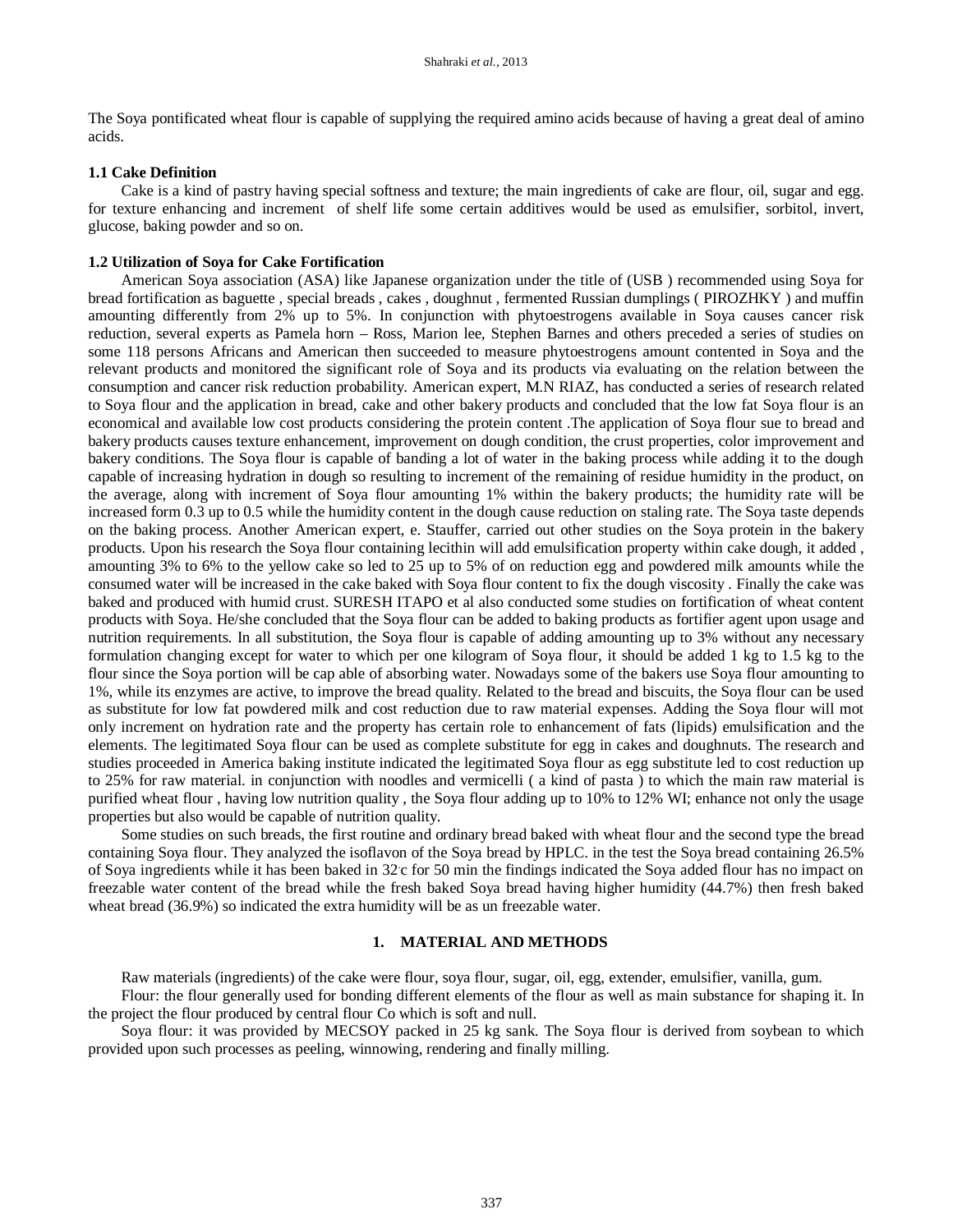| <b>Humidity</b>     | 8.12%  | <b>Calcium</b> | 948  |  |  |
|---------------------|--------|----------------|------|--|--|
| Protein             | 48-50% | Phosphorus     | 679  |  |  |
| Fat(lipid)          | 6.5%   | Sodium         | 4    |  |  |
| <b>Fiber</b>        | 16.69% | Potassium      | 2130 |  |  |
| Carbohydrate        | 27.72% | Magnesium      | 275  |  |  |
| <b>Calorie</b>      | 360    | Iron (Fe)      | 6.9  |  |  |
| Isoflavons $(mg/g)$ | 4/71   | Manganese      | 2.6  |  |  |

#### **Table 2.** analyses of consumed low fat Soya flour

Sugar: in the study, the sugar, white and fine granular crystals, used as produced in KARAJ factory.

Oil: the oil was shortening type made by ladan factory.

Egg: as the main ingredient in pastry baking industries while the pasteurized eggs produced by TALAVANG co have been used.

Extender: for extending the baking powder produced by HAMAYESH co has been used.

Emulsifier: monoglycerids are as common emulsifier's commonly populated as reckless agent produced by Kerry co. Vanilla: the trade mark is as vanilla made by aroma co.

Gum: hydrocolloids participate in different ways due to emulation stabilizing. Mainly Stabilizing included as increment and thickening of water phase viscosity. In this way, the distributed lipid cells (corpuscles) tendency to bond each others will be prevented or to reduce it up to minimum rate. In this respect the guar gum that produced by RODIA, used while available in form of crème colored powder.

### **2.1 Procedure of Cake Production**

To produce dough of butter cake, firstly the essential elements such as water, oil, sugar and … are weighed according to the specified formulation. In the first phase, sugar and oil will be poured in to the mixer and stirred for 5 minutes then powdered milk, vanilla and salt added and stirred again for 30 seconds after that invert and hem octants (humid absorbent agents as additive upon the factory formulation) added to in advance creamy mixture and stir again for 1-2 minutes. In the second phase the water and egg would be added and stir for 3 to 4 minutes. At the last stage, the flour and baking powder shall be added simultaneously with Soya flour and gum upon certain ratios while the stirring time would be one minute. Finally the cake dough is ready to be injected towards the relevant moulds.

The dough conching has been done by a manual mixer (capacity 1 kg brand name as MOLINEX) during the whole passes processing. after clarification and making the dough homogenized, it will be poured in special cloth funnels then on the particular papers (80 gr per each paper), which are fireproof, set into the moulds .after putting the moulds in to the trays, they will be mounted in the oven middle roof and shall be baked for 30 minutes under the temperature  $220^{\circ}$  the cooling phase starts after emerging the trays and finally the cakes would be packed and dispatched toward the lab for required tests.

### **2.2 Cake Tests**

Density measurement: to specify the density of the cake samples first the samples volume were determined via substitution method with millet. Upon the method a measure (1000 millet) filled with milled up to the certain volume. Then the millets will be discharged in to another container after that a little millet poured in to the measure after that the sample put into the measure and it will be filled with millet equal to the same volume.

The volume difference of the millet in the measure, while the cake specimen put in to the measure, with the primary volume actually shall specify the volume of the cake sample.

After volume determining of the samples, the density would be calculated upon the following.

Formula:

Total density  $9g/ml$ ) =sample weight <sup>(g)</sup>

Sample volume<sup>(ml)</sup>

Humidity measurement: a huge amount of foods contains water to which the measurement of the water or humidity content in the food is very significant for the reasons as below:

- purification
- food preserving capability

generally in humid environment the growing of micro organisms will be rapidly accomplished so one of the preserving of the food in drying process in the test the equipment hygrometer , under the trademark MB 45 OHAUS, used for measuring the samples humidity .

PH measurement; PH meter was metrohm 827 PH lab.

Water activity (aw): for measuring the water activity of the cake samples, the AW meter, lab master. Aw novasina has been used.

Measurement of total ash: The aim and performance range of this method is mainly for mineral measurement containing in foods.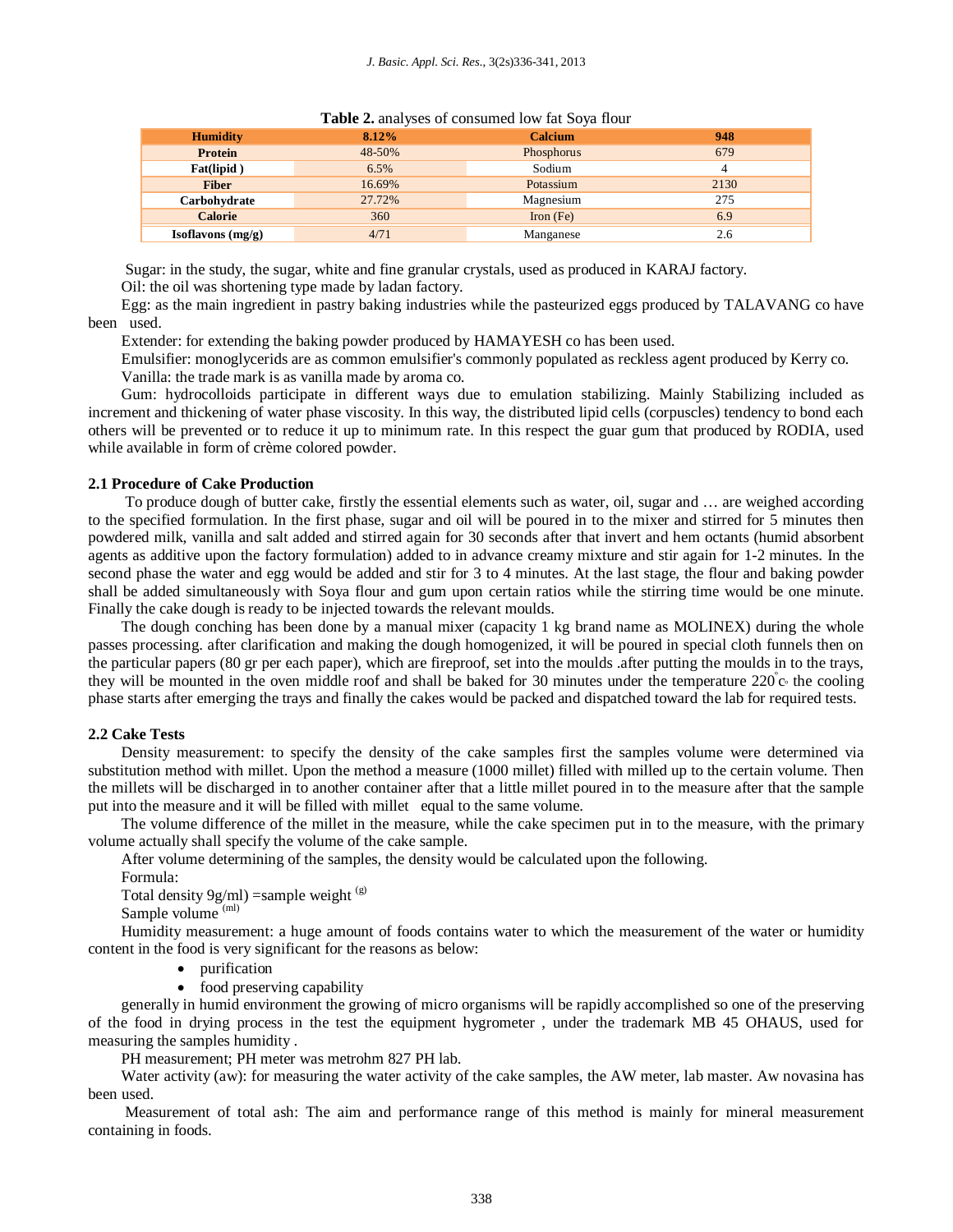Measurement of  $(ca)$  &  $(Fe)$ :

It has been done by atomic absorption.

Measurement of vitamin (E): done by HPLC

Sugar measurement don according to standard method

Protein measurement upon macro KELDAL method:

The method is simple at the same time accurate. Upon the method the net amount of nitrogen within the sample under test has been specified while via considering the protein coefficient, the protein rate in the food can be calculated.

Lipid (fat) measurement: in this regard we used hexane –n procedure

Crud fiber measurement: upon the method mentioned in the reference

To evaluate the descriptive features of the cake samples, some persons evaluated the produced samples initially then via preceding referee (arbitration) test, four persons among them who were more accurate selected as panelist. The panelists' evaluated five (5) samples of the cakes along with specimen relevant to color, texture, taste and smell using 5 point hedonic test at any test turn.

Project statistic model: considering the test project was factorial in the full random structure (frame), the variance analysis has been accomplished on the basis of three – factor factorial test so the Soya percentage in three levels, the gum in two and water in two levels within full random frame. The comparison of the means has been done upon multi domain procedure. since along with in cerement of Soya flour rate the hydration will be also increased; we divided the six – level test of Soya into two parts as 5, 10 and 15 % with water amounts 110, 120 gr and (the test of the first 3 %) while another 20, 25 and 30% with water amounts 120, 130 gr (the test of the second 3%) of course, the gum amount for both tests were zero (0)gr 1.4 gr .

## **2. DISCUSSION AND RESULTS**

Considering the results and results and evaluations on physicochemical properties of the sample cakes approved as Soya flour level 25% along with gum applied (for measurement gluten system ) and also water amounting 130gr ( for high hydration feature of Soya ). Meanwhile, the descriptive features in panel test indicated that the texture quality, related to softness and integrity, has been enhanced up to Soya flour as the level of 25% while from 25% to higher percentage, the Soya flour not only has no positive impact on softness and texture improvement but also makes the texture more harder and undesirable resulting to specimen considering the advantages due to taste, smell and scent found in the cake.

## **3.1 Proceeding T-Test for Selected Cake**

The selected specimen has been evaluated once in the day zero (0) and once more in the day 45 by the panelists to observe the cake quality after 45- day period. Then the two – comparison (couple – comparison) test of  $t$  – test has been proceeded related to the results of the day 0 and the day 45. The quality of the cake upon t –test there has not been observed any reasonable difference, while after 45 days the cake is more or less concerning quality reduction rate due to softness, taste and color. At the same time other properties such as scent and smell has not been changed. It means the cake preserved its quality.

The fortification rate in approved Soya cake and comparison with specimen:

Considering the whole evaluation on the features and concluding the total chemical – physical properties, finally the selected Soya cake was analyzed:

| item | <b>Analysis</b>        | <b>Result</b> | Unit     |
|------|------------------------|---------------|----------|
|      | Protein as dry element | 9.45          | %        |
|      | Lipid $(\text{fat})$   | 20.68         | $\%$     |
|      | Ca                     | 2.41          | $\%$     |
|      | P                      | 0.27          | $\%$     |
| э    | Ash                    | 1.31          | $\%$     |
|      | Fiber                  | 3.99          | $\%$     |
|      | Carbohydrate           | 46.54         | $\%$     |
|      | Energy                 | 432           | K cal    |
| 9    | Humidity               | 20.88         | $\%$     |
| 10   | Fe                     | 11            | ppm      |
| 11   | Vitamins E             | 15.4          | Mg/100gr |

**Table 3.** analysis table of Soya cake 25 %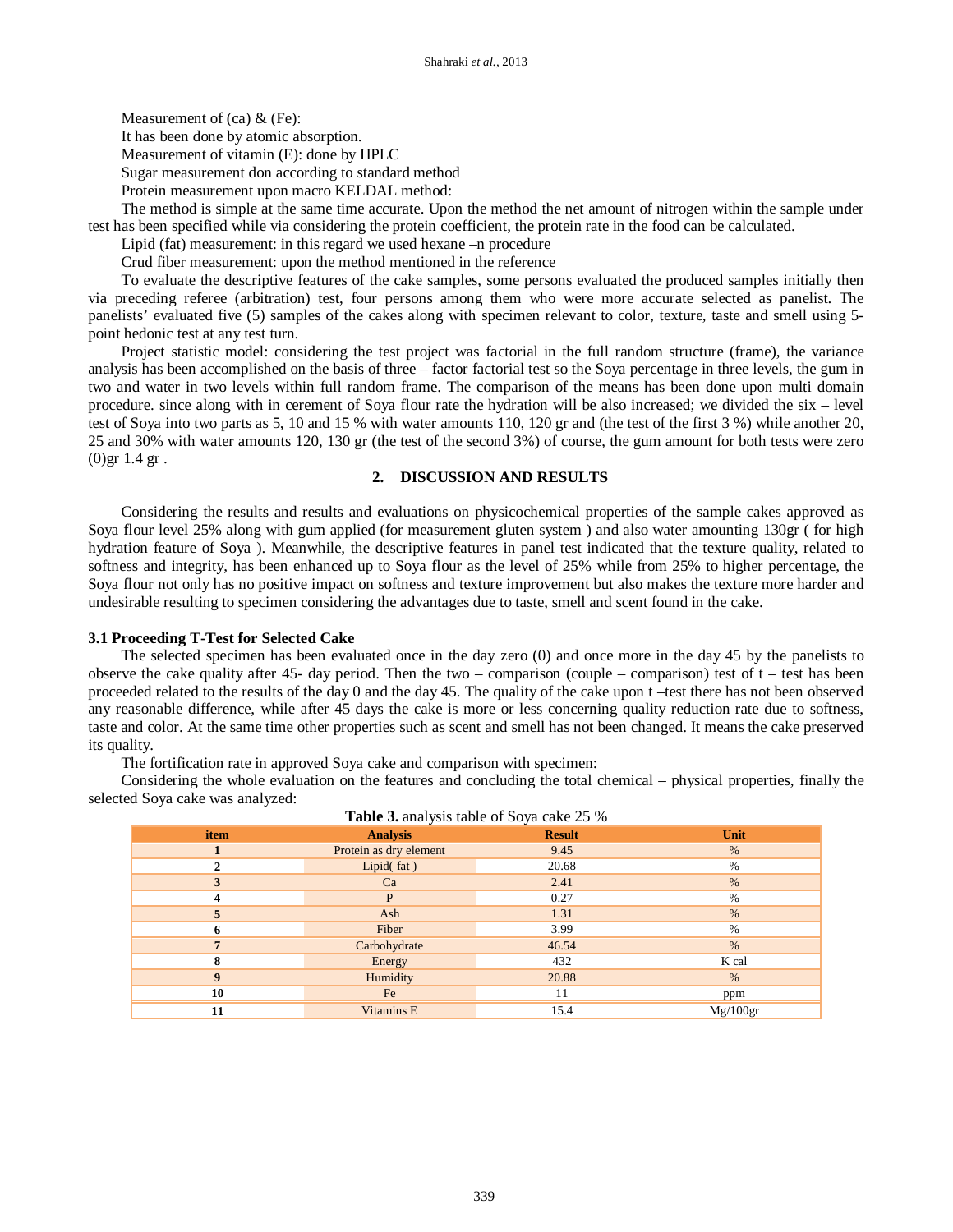| item            | <b>Analysis</b>        | <b>Result</b> | Unit     |
|-----------------|------------------------|---------------|----------|
|                 | Protein as dry element | 6.86          | %        |
| 2               | Lipid $(\text{fat})$   | 22.60         | $\%$     |
| 3               | Ca                     | 1.49          | %        |
| 4               | P                      | 0.28          | %        |
| 5               | Ash                    | 0.84          | $\%$     |
| 6               | Fiber                  | 3.95          | $\%$     |
| $7\phantom{.0}$ | Carbohydrate           | 49.39         | $\%$     |
| 8               | Energy                 | 460           | K cal    |
| 9               | Humidity               | 17.83         | %        |
| 10              | Fe                     | 4.8           | ppm      |
| 11              | Vitamin E              | 15.4          | Mg/100gr |

#### **Table 4.** analysis table of simple cake

According to the results and findings of the accomplished tests , the protein content of the fortified cake with Soya flour due to the approved sample is 1.4 as much of the protein of the simple or non – fortified cake refer to the fortification rate mentioned in the relevant tables . Too, ca rate is 1.6 as much, ash 1.55 and Fe 2.3 and vitamin e 2.85 as much of the simple cake while phosphorous and fiber of the approved sample has no considerable difference with the witness specimen.

### **3. CONCLUSIONS**

In this research the physical – chemical and organoleptic properties of the butter cake via substitution of a part of the flour with Soya flour as well as adding guar gum along with water increment have been evaluated. Substitution of Soya flour has been done in 6 levels 5, 10, 15, 20 25 and 30%.

Due to guar in two level zero and 1.4 gr and the water in three levels as 110, 120 and 130 gr have been used. For the reason of high hydrate of Soya flour, we divided its six levels in two parts. at the first test, the Soya flour upon 5, 10 and 15 % levels and the guar upon two levels as zero and 1.4 gr along with water \* levels 110 and 120 gr (test of the first 3%) and at the second test, the Soya flour with the levels of 20, 25, 30 % and the guar gum in two levels as zero and 1.4 gr along with water in 3 levels as 120, 130 % (test of the second 3%) are tested. The derived results indicated along with increment of Soya flour , the humid rate in the final product shall be increased accordingly while there is no reasonable difference due to water activity confirming that the Soya flour bonded water within it self , it means there will not be any free water increment .

The result confirmed by American expert RIAZ so humidity increment and bonding the water within the Soya flour is capable of increasing on the cake shelf life as such observed at t – test in which the selected cake specimen preserved the quality even after 45 days .

As mentioned before along with Soya flour increment, the gum used for enhancing gluten system and preserving the as within the cake texture since the flour is without gluten. Via evaluation of treatment impact on the specific volume, we found that along with Soya flour increment the specific volume will be decreased while in case of using gum along with Soya flour adding, the specific volume shall be increased indicating the gum effect for gas preservation in the cake American expert RIAZ concluded in his research that it would be preferably better to use the emulsifier and the gum (stabilizer) along with usage of Soya flour particularly in high amounts. In relation with organoleptic properties, with increment of Soya flour rate up to the level 25%, softness and texture integrity will be increased while the highest advantage was relevant to the level 25%. In the levels upper then 25%, adding of Soya flour doesn't make softness in the texture on the contrary canes hardened in the texture (the level 30% of the Soya flour). In relation with taste, scent and, again the level 25% having higher advantage compare to the others. Related to color feature, as observed before, along with Soya flour levels the color feature to be desirable would be decreased. The Soya flour having enzyme lipoxigenase capable of decolorizing (bleaching) and whitening so that American expert, RIAZ , Has confirmed the features in this regard and due to his studies . It should be mentioned this property can be effective up to the rate 5% and higher than the rate, in which the Soya flour it self shall be effective obviously along with increment of the Soya flour, the color of the cake will be more yellowish so decreases color desirability.

Finally the cake with Soya flour 25% and the water connect as 130 gr and the gum applied has been confirmed so on the selected cake, the t –test has been preceded indicating it is even after 45 days. In conclusion, it made evident that Soya flour can be assumed as an economical and available food source specially due to mineral and protein content and to be mineral and protein content and to be applied in the cake baking industry, we can produce high quality cake, better texture and more fortified, while it will be cost effective and economical product.